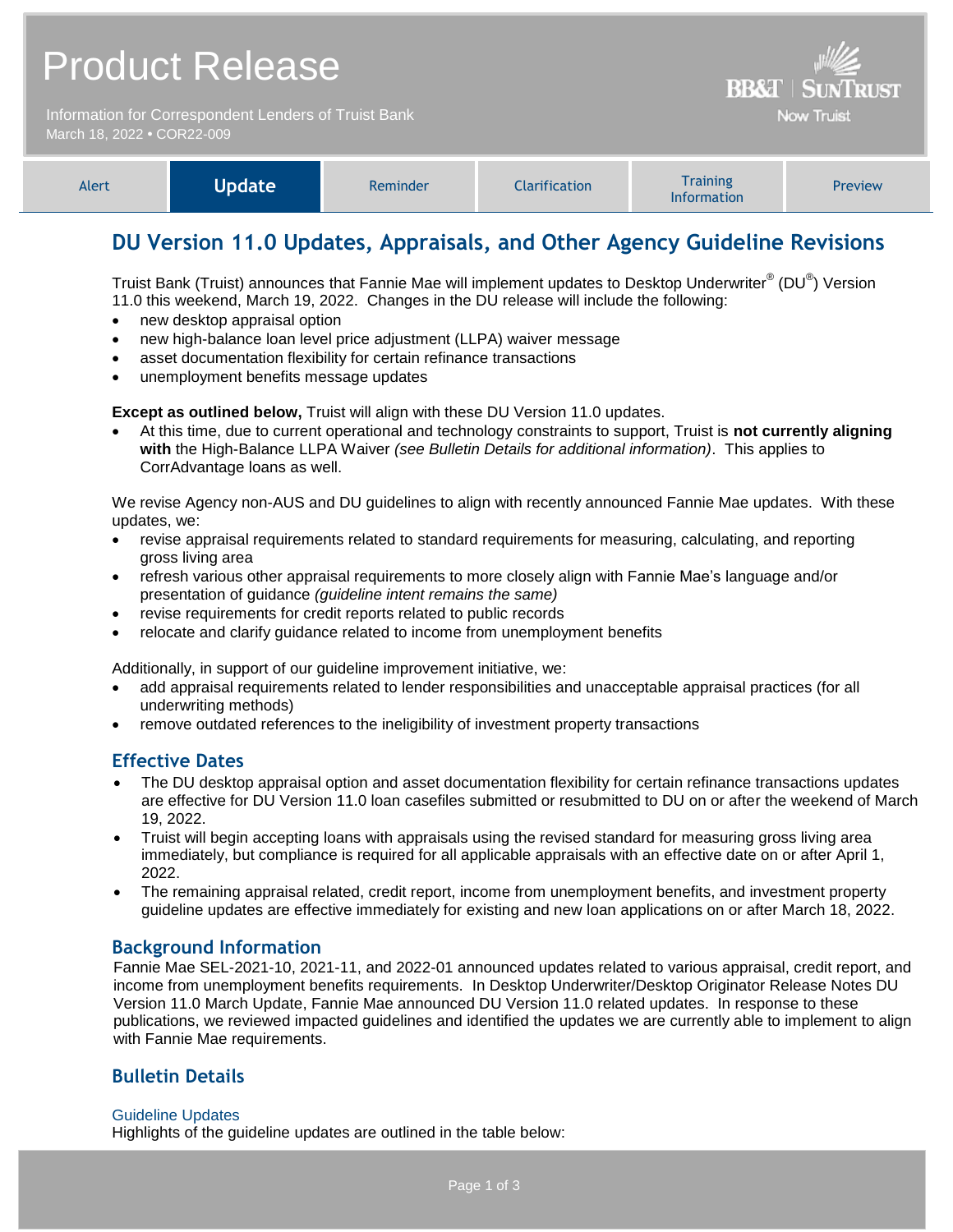Information for Correspondent Lenders of Truist Bank March 18, 2022 **•** COR22-009



## **Bulletin Details, continued**

### Guideline Updates, continued

| <b>Topic</b>                             | <b>Update</b>                                                                                                                                                                                                                                                                                                                                                                                                                                                                                                                                                                                                                                                                                                                                                                                                                                                                                                                                                                                                                                                                                                |
|------------------------------------------|--------------------------------------------------------------------------------------------------------------------------------------------------------------------------------------------------------------------------------------------------------------------------------------------------------------------------------------------------------------------------------------------------------------------------------------------------------------------------------------------------------------------------------------------------------------------------------------------------------------------------------------------------------------------------------------------------------------------------------------------------------------------------------------------------------------------------------------------------------------------------------------------------------------------------------------------------------------------------------------------------------------------------------------------------------------------------------------------------------------|
| <b>DU Desktop</b><br>Appraisal<br>Option | DU loan casefiles meeting the following requirements will receive the option to obtain a desktop appraisal<br>$\bullet$<br>reported on Fannie Mae Form 1004 Desktop, Uniform Residential Appraisal Report (Desktop):<br>includes a complete subject property address<br>is a purchase transaction<br>$\bullet$<br>the loan is secured by a one-unit primary residence<br>$\bullet$<br>the loan-to-value (LTV) ratio is less than or equal to 90%<br>٠                                                                                                                                                                                                                                                                                                                                                                                                                                                                                                                                                                                                                                                        |
|                                          | Note: DU will determine LTV eligibility for the desktop appraisal using the sales price entered into DU as the<br>baseline. When DU has offered and the lender has obtained the desktop appraisal, the loan will remain<br>eligible for delivery with the desktop appraisal if the loan amount does not increase and all other<br>requirements continue to be met, even if the LTV ratio increases to a value over 90% due to the value<br>returned on the desktop appraisal.                                                                                                                                                                                                                                                                                                                                                                                                                                                                                                                                                                                                                                |
|                                          | the loan casefile receives an "Approve/Eligible" recommendation<br>The following transactions are not eligible for a desktop appraisal:<br>$\bullet$<br>condo units<br>$\bullet$<br>construction-to-permanent loans (single-close and two-close)<br>HomeReady, HomeStyle Renovation, and HomeStyle Energy loans<br>When the loan casefile is eligible for the desktop appraisal option, DU will issue a message informing the lender<br>٠<br>the loan casefile is eligible for the desktop appraisal, and if a desktop appraisal is selected the appraiser must<br>include a floor plan exhibit in addition to all other required exhibits.                                                                                                                                                                                                                                                                                                                                                                                                                                                                  |
|                                          | Note: When the desktop appraisal option message is issued, DU will continue to issue messages regarding<br>eligibility for an appraisal waiver and the requirement for an interior and exterior property inspection on the<br>traditional Form 1004. This will ensure lenders are aware of all applicable appraisal options.                                                                                                                                                                                                                                                                                                                                                                                                                                                                                                                                                                                                                                                                                                                                                                                 |
| High-Balance<br><b>LLPA Waiver</b>       | To further support efforts with affordable housing financing, Fannie Mae will no longer charge a high-balance<br>$\bullet$<br>LLPA for loans to first-time homebuyers with income less than or equal to 100% of area median income. Freddie<br>Mac is also implementing this change for high-balance loans meeting this same criteria. The LLPA waiver will go<br>in effect for high-balance loans delivered to Fannie Mae and Freddie Mac on or after April 1, 2022.<br>Truist technology and operational updates are needed to support the implementation of this LLPA waiver. Until<br>$\bullet$<br>those updates are made, Truist will not be able to take advantage of this waiver for eligible high-balance (i.e.,<br>Agency Plus, Agency Plus Select, CorrAdvantage, HomeReady high-balance, and Home Possible high-balance)<br>DU and LPA loan transactions.<br>On March 19, 2022, DU will begin issuing a message on loan casefiles that are eligible for this LLPA waiver.<br>$\bullet$<br>Disregard this new messaging at this time. At this time, Freddie Mac has not announced that LPA will be |
| Appraisal<br>Guidelines for              | issuing any messaging on casefiles eligible for this waiver.<br>For non-AUS and DU loans, we revised requirements for measuring, calculating, and reporting gross living area and<br>non-gross living areas (basement, additional structures, etc.) by adopting a standard established by the American                                                                                                                                                                                                                                                                                                                                                                                                                                                                                                                                                                                                                                                                                                                                                                                                       |
| Measuring<br>Gross Living<br>Area        | National Standards Institute <sup>®</sup> (ANSI <sup>®</sup> Z765-2021). ANSI is generally the standard used by most appraisers today;<br>however, this change will drive adoption of the standard across the valuation industry and establish a consistent,<br>repeatable process. Appraisals requiring interior and exterior inspections must follow this standard; appraisals of this<br>type performed without using this standard will not be acceptable.                                                                                                                                                                                                                                                                                                                                                                                                                                                                                                                                                                                                                                               |
|                                          | Note: Appraisal guideline subtopics impacted by this update include the following: "Appraisal Report Forms and<br>Exhibits (Building footprint sketch or floor plan and calculations)" and "Improvement Sections of the Appraisal Report."                                                                                                                                                                                                                                                                                                                                                                                                                                                                                                                                                                                                                                                                                                                                                                                                                                                                   |
| Other<br>Appraisal<br>Related<br>Updates | For non-AUS, DU, and LPA loans, we added appraisal requirements related to lender responsibilities and<br>٠<br>unacceptable appraisal practices<br>For non-AUS and DU loans, we refreshed various appraisal requirements under the following subtopics to more<br>$\bullet$<br>closely align with Fannie Mae's language and/or presentation of guidance (guideline intent remained the same):<br><b>Appraiser Selection Criteria</b><br>Uniform Appraisal Dataset (UAD) and the Uniform Collateral Data Portal (UCDP)<br>Appraisal Report Forms and Exhibits                                                                                                                                                                                                                                                                                                                                                                                                                                                                                                                                                 |